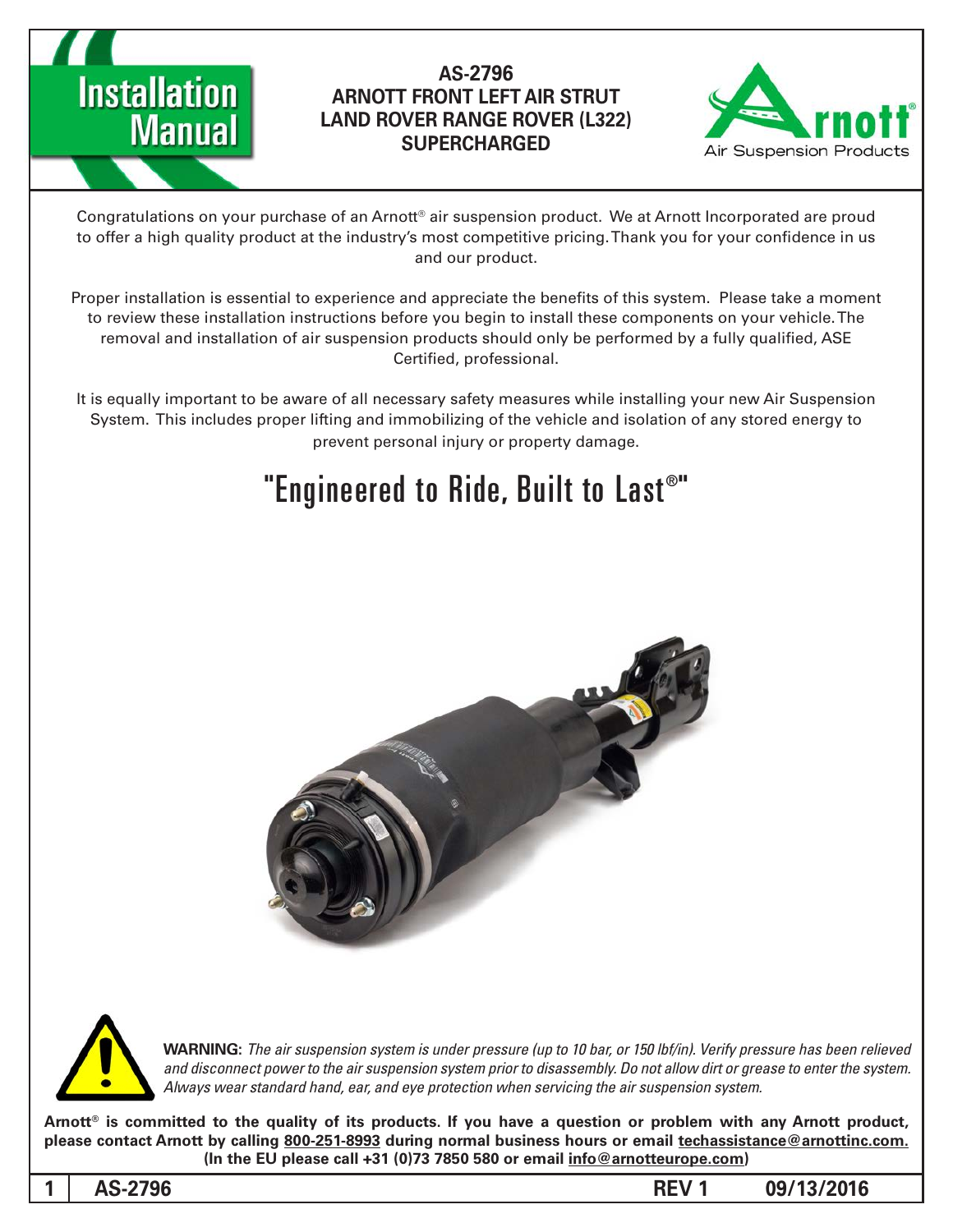# **Installation Manual**

#### AS-2796 **ARNOTT FRONT LEFT AIR STRUT LAND ROVER RANGE ROVER (L322) SUPERCHARGED**



### **GENERAL INFORMATION:**

Reading this manual signifies your agreement to the terms of the general release, waiver of liability, and hold harmless agreement, the full text of which is available at www.arnottinc.com.

- Not to be stored below  $5^{\circ}$ F (-15 $^{\circ}$ C) or above 122 $^{\circ}$ F (50 $^{\circ}$ C).
- Avoid damage to air lines and cables.
- Removal and installation is only to be performed by fully qualified personnel.
- Use car manufacturer's diagnostic software.

**CAUTION:** Damage to the vehicle and air suspension system can be incurred if work is carried out in a manner other than specified *in the instructions or in a different sequence.* 



 *to how on manual s'owner your consult components electric with working while circuits short of possibility the avoid To* disconnect your battery.



*Consult your vehicle owner's manual, service manual, or car dealer for the correct jacking points on your vehicle and for* additional care, safety and maintenance instructions. Under no circumstances should any work be completed underneath the vehicle if it is not adequately supported, as serious injuries and death can occur.

#### **AIR STRUT REMOVAL**

- 1. SET STEERING TO STRAIGHT AHEAD.
- 2. RAISE VEHICLE.
- 3. REMOVE FRONT LEFT WHEEL.
- 4. NEXT, REMOVE THE BRAKE HOSE AND ABS SENSOR WIRE FROM THE RETENTION BRACKET ON THE STRUT. (FIGURE A) ALSO, REMOVE THE SENSOR FROM THE SMALL PLASTIC CLIP AT THE BOTTOM OF THE SHOCK. (FIGURE B)





FIGURE A FIGURE B

**09/13/2016 1 REV -2796AS 2**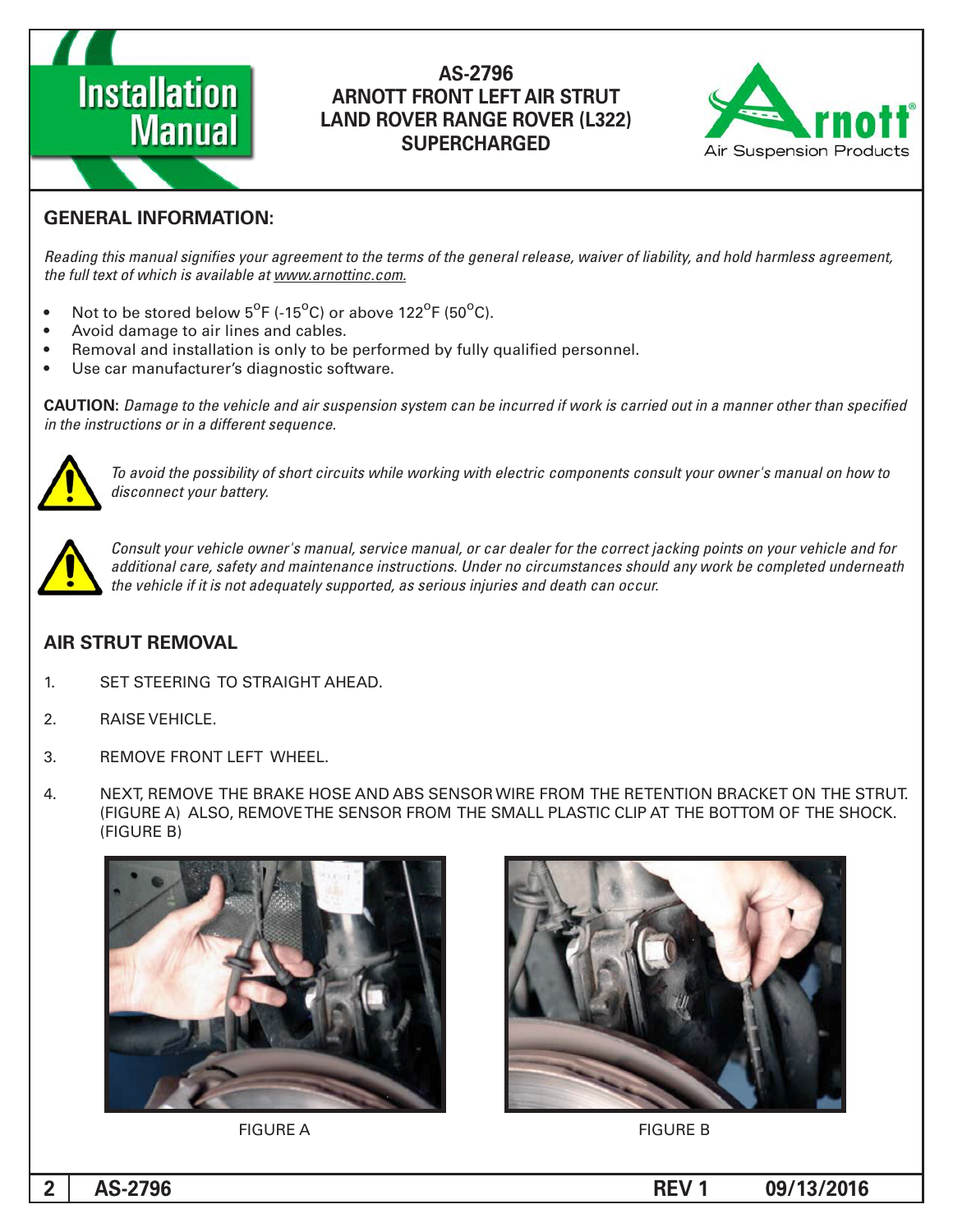AS-2796 **ARNOTT FRONT LEFT AIR STRUT LAND ROVER RANGE ROVER (L322) SUPERCHARGED**



5. DISCONNECT THE SWAY BAR LINK BY REMOVING THE NUT HOLDING THE BALL JOINT TO THE STRUT. YOU MAY NEED TO HOLD THE BALL JOINT FROM SPINNING BY PLACING A WRENCH ON THE TWO FLATS OF THE BALL JOINT ON THE BACK SIDE OF THE BRACKET. (FIGURE C)



**FIGURE C** 

6. OPEN THE HOOD AND REMOVE THE THREE (3) UPPER MOUNT NUTS. (FIGURE D)



**FIGURE D** 

**Installation** 

**Manual** 

**09/13/2016 1 REV -2796AS 3**